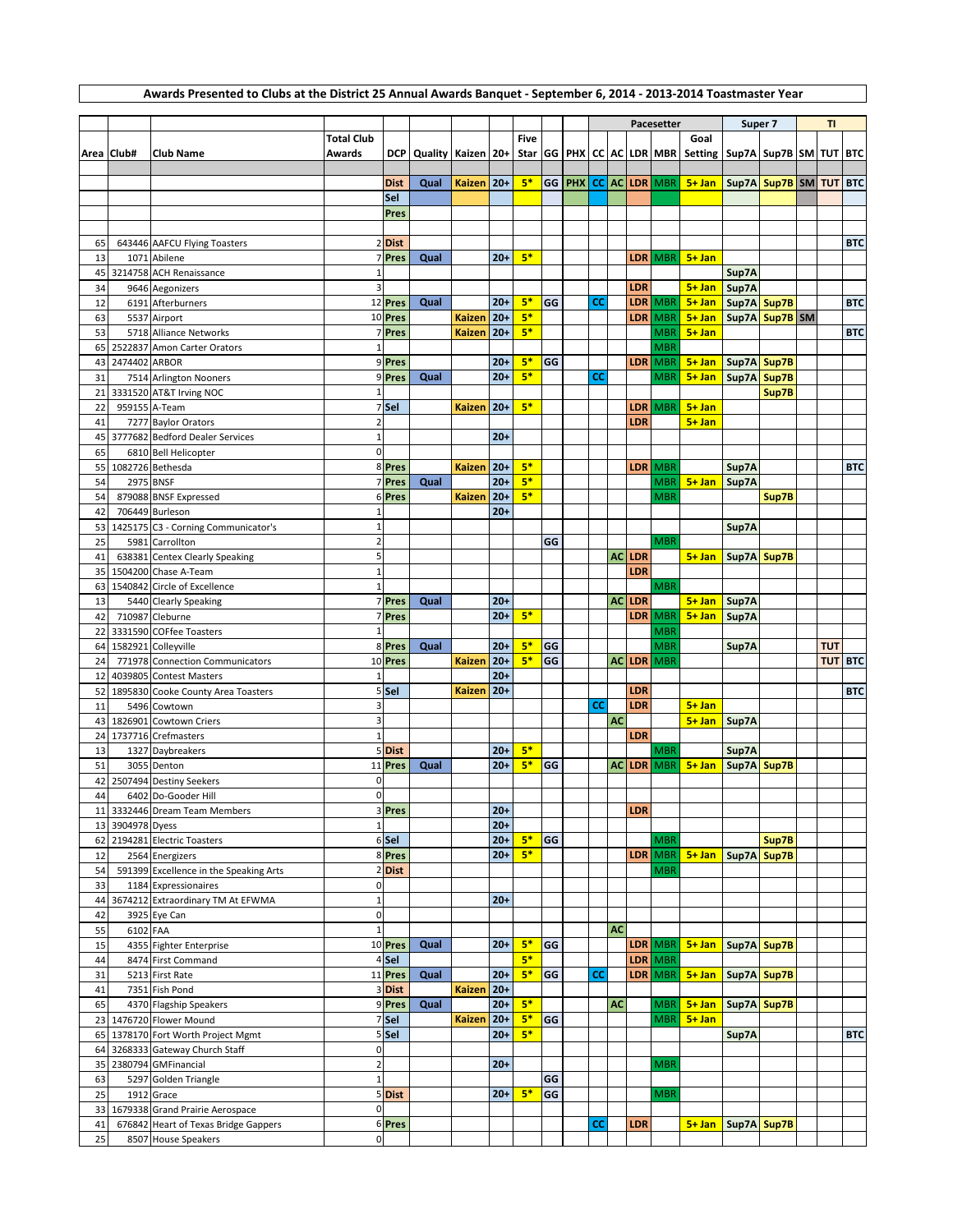## **Awards Presented to Clubs at the District 25 Annual Awards Banquet - September 6, 2014 - 2013-2014 Toastmaster Year**

|        |                 |                                             |                         |                  |                              |               |       |             |    |            |    |  |            | Pacesetter    |                                                          |             | Super 7     |           | <b>TI</b>  |            |
|--------|-----------------|---------------------------------------------|-------------------------|------------------|------------------------------|---------------|-------|-------------|----|------------|----|--|------------|---------------|----------------------------------------------------------|-------------|-------------|-----------|------------|------------|
|        |                 |                                             | <b>Total Club</b>       |                  |                              |               |       | <b>Five</b> |    |            |    |  |            |               | Goal                                                     |             |             |           |            |            |
|        | Area Club#      | <b>Club Name</b>                            | Awards                  |                  | DCP   Quality   Kaizen   20+ |               |       |             |    |            |    |  |            |               | Star GG PHX CC AC LDR MBR Setting Sup7A Sup7B SM TUT BTC |             |             |           |            |            |
|        |                 |                                             |                         |                  |                              |               |       |             |    |            |    |  |            |               |                                                          |             |             |           |            |            |
|        |                 |                                             |                         | <b>Dist</b>      | Qual                         | Kaizen   20+  |       | $5*$        | GG | <b>PHX</b> |    |  |            | CC AC LDR MBR | 5+ Jan   Sup7A   Sup7B   SM   TUT   BTC                  |             |             |           |            |            |
|        |                 |                                             |                         | Sel              |                              |               |       |             |    |            |    |  |            |               |                                                          |             |             |           |            |            |
|        |                 |                                             |                         | Pres             |                              |               |       |             |    |            |    |  |            |               |                                                          |             |             |           |            |            |
|        |                 |                                             |                         |                  |                              |               |       |             |    |            |    |  |            |               |                                                          |             |             |           |            |            |
|        |                 |                                             | $\mathbf 1$             |                  |                              |               | $20+$ |             |    |            |    |  |            |               |                                                          |             |             |           |            |            |
|        |                 | 35 3887593 Household of Faith               |                         |                  |                              |               |       |             |    |            |    |  |            |               |                                                          |             |             |           |            |            |
| 32     |                 | 1247787 ICE Breakers                        |                         | 3 Pres           |                              |               | $20+$ | $5*$        |    |            |    |  |            |               |                                                          |             |             |           |            |            |
| 21     |                 | 6411 Inner Voice                            |                         | 6Dist            |                              | <b>Kaizen</b> | $20+$ |             |    |            |    |  | LDR        |               | 5+ Jan   Sup7A                                           |             |             |           |            |            |
| 32     |                 | 3365 Irving                                 |                         | 5 Sel            |                              |               | $20+$ |             |    |            |    |  |            | MBR           | $5 + Jan$                                                |             | Sup7B       |           |            |            |
| 61     | 1483991 IT EGOS |                                             |                         | 4Dist            |                              |               | $20+$ |             | GG |            |    |  |            | <b>MBR</b>    |                                                          |             |             |           |            |            |
| 55     |                 | 3626237 Jacobs - Fort Worth                 | $\mathbf 1$             |                  |                              |               | $20+$ |             |    |            |    |  |            |               |                                                          |             |             |           |            |            |
| 14     | 1908075 KCM     |                                             | $\pmb{0}$               |                  |                              |               |       |             |    |            |    |  |            |               |                                                          |             |             |           |            |            |
| 53     |                 | 621025 Keller Communicators                 |                         | 8 Pres           | Qual                         |               | $20+$ | $5*$        |    |            | СĊ |  | LDR        | <b>MBR</b>    |                                                          |             |             |           |            | <b>BTC</b> |
|        |                 |                                             |                         |                  |                              |               |       | $5*$        |    |            |    |  |            |               |                                                          |             |             |           |            |            |
| 24     |                 | 778421 Lake Vista                           |                         | 9 Pres           |                              | <b>Kaizen</b> | $20+$ |             |    |            |    |  | <b>LDR</b> | <b>MBR</b>    | $5 + Jan$                                                |             | Sup7B       |           |            | <b>BTC</b> |
| 25     |                 | 3692 Lakeside                               |                         | 10 Pres          | Qual                         |               | $20+$ | $5*$        | GG |            |    |  | LDR        | <b>MBR</b>    | 5+ Jan   Sup7A   Sup7B                                   |             |             |           |            |            |
| 62     |                 | 8055 Las Colinas Communicators              |                         | 9 <sub>Sel</sub> |                              | <b>Kaizen</b> | $20+$ | $5*$        |    |            |    |  | LDR        | <b>MBR</b>    | $5 + Jan$                                                |             | Sup7B       |           | <b>TUT</b> |            |
|        |                 | 62 1465837 Las Colinas Towers               | $\mathbf 0$             |                  |                              |               |       |             |    |            |    |  |            |               |                                                          |             |             |           |            |            |
| 61     |                 | 1879279 Leaders-Speakers of Tomorrow        |                         | 3 Sel            |                              |               |       | $5*$        |    |            |    |  |            | <b>MBR</b>    |                                                          |             |             |           |            |            |
|        |                 | 51 1009806 Little Elm                       |                         | 3 Sel            |                              |               |       | $5*$        |    |            |    |  |            | <b>MBR</b>    |                                                          |             |             |           |            |            |
| 15     |                 | 9916 LM AeroSpeakers                        |                         | 9 Pres           | Qual                         |               | $20+$ | $5*$        | GG |            |    |  | LDR        |               |                                                          | Sup7A Sup7B |             |           |            | <b>BTC</b> |
|        |                 |                                             |                         |                  |                              |               |       |             | GG |            |    |  |            |               |                                                          |             |             |           |            |            |
| 15     |                 | 3332240 LM Evening                          |                         | 4 Pres           |                              |               |       |             |    |            |    |  |            |               |                                                          |             | Sup7A Sup7B |           |            |            |
| 53     |                 | 988129 Logically Speaking                   |                         | 6Dist            |                              | <b>Kaizen</b> | $20+$ | $5*$        |    |            |    |  |            | <b>MBR</b>    |                                                          |             |             |           |            | <b>BTC</b> |
| 12     |                 | 3178 Longhorn                               |                         | 7 Pres           | Qual                         |               | $20+$ | $5*$        |    |            |    |  | <b>LDR</b> | <b>MBR</b>    |                                                          | Sup7A       |             |           |            |            |
|        |                 | 43 1914260 Mansfield Sunrise                |                         | 5 Pres           |                              | Kaizen        | $20+$ | $5*$        |    |            |    |  |            | <b>MBR</b>    |                                                          |             |             |           |            |            |
| 44     |                 | 2957613 Marketing Management, Inc.          | $\pmb{0}$               |                  |                              |               |       |             |    |            |    |  |            |               |                                                          |             |             |           |            |            |
| 54     |                 | 1847206 Mercedes-Benz Financial Services    | $\overline{\mathbf{3}}$ |                  |                              |               | $20+$ | $5*$        |    |            |    |  |            | <b>MBR</b>    |                                                          |             |             |           |            |            |
| 22     |                 | 1556113 Michael's Craft Masters             |                         | 4 Dist           |                              | <b>Kaizen</b> | $20+$ |             |    |            |    |  |            | <b>MBR</b>    |                                                          |             |             |           |            |            |
| 34     |                 | 7694 MidCities Achievers                    |                         | 13 Pres          | Qual                         |               | $20+$ | $5*$        | GG |            |    |  | AC LDR     | <b>MBR</b>    | 5+ Jan   Sup7A   Sup7B   SM                              |             |             |           |            | <b>BTC</b> |
|        |                 |                                             |                         |                  |                              |               |       |             |    |            |    |  |            |               |                                                          |             |             |           |            |            |
| 34     |                 | 2476 Mid-Cities Noontime                    | $\mathbf 0$             |                  |                              |               |       |             |    |            |    |  |            |               |                                                          |             |             |           |            |            |
| 23     |                 | 3349691 Nationstar Speaks                   |                         | 6 Pres           |                              |               | $20+$ | $5*$        | GG |            |    |  |            | <b>MBR</b>    |                                                          |             | Sup7B       |           |            |            |
| 31     | 3017469 NCTCOG  |                                             |                         | 5Dist            |                              |               | $20+$ | $5*$        |    |            |    |  |            | <b>MBR</b>    |                                                          |             |             |           |            | <b>BTC</b> |
| 61     | 2666756 NEC     |                                             |                         | 6Dist            |                              |               | $20+$ | $5*$        | GG |            |    |  |            | <b>MBR</b>    |                                                          |             |             | <b>SM</b> |            |            |
| 21     |                 | 5922 Nissan                                 |                         | 5Dist            |                              |               | $20+$ | $5*$        |    |            |    |  |            | <b>MBR</b>    |                                                          |             |             |           |            | <b>BTC</b> |
| 52     |                 | 420 North Texas                             | $\mathbf{1}$            |                  |                              |               |       |             |    |            |    |  |            | <b>MBR</b>    |                                                          |             |             |           |            |            |
| 14     |                 | 1440249 Northwest Tarrant                   | $\mathbf 0$             |                  |                              |               |       |             |    |            |    |  |            |               |                                                          |             |             |           |            |            |
| 51     |                 | 4354 Off The Cuff                           |                         | 7 Sel            |                              |               | $20+$ | $5*$        |    |            |    |  |            | <b>MBR</b>    | $5 + Jan$                                                | Sup7A Sup7B |             |           |            |            |
| 62     |                 |                                             |                         | 5 Pres           |                              |               |       | $5*$        |    |            |    |  | <b>LDR</b> |               |                                                          |             |             |           | <b>TUT</b> |            |
|        |                 | 3006 Oration Plus                           |                         |                  |                              |               |       |             |    |            |    |  |            | <b>MBR</b>    |                                                          |             |             |           |            |            |
| 43     |                 | 897575 Out On The Town                      |                         | 10 Pres          | Qual                         |               | $20+$ | $5*$        |    |            |    |  | AC LDR     |               | $5 + Jan$                                                | Sup7A Sup7B |             |           |            | <b>BTC</b> |
| 14     |                 | 1587802 PDX RxOrators                       |                         | 6 Sel            |                              | Kaizen        | $20+$ |             |    |            |    |  |            | <b>MBR</b>    |                                                          | Sup7A       |             |           | <b>TUT</b> |            |
| 61     |                 | 6497 Phi Rappa Yappa                        | $\mathbf 0$             |                  |                              |               |       |             |    |            |    |  |            |               |                                                          |             |             |           |            |            |
| 51     |                 | 3431308 Pioneer Power Speakers              | $\,1\,$                 |                  |                              |               |       |             |    |            |    |  |            |               |                                                          |             | Sup7B       |           |            |            |
| 33     |                 | 5286 Plane Talk                             | $\pmb{0}$               |                  |                              |               |       |             |    |            |    |  |            |               |                                                          |             |             |           |            |            |
| 11     |                 | 349 Plus-Two                                |                         | 8Dist            |                              | Kaizen 20+    |       | $5*$        |    |            |    |  |            | <b>MBR</b>    |                                                          |             | Sup7A Sup7B |           | <b>TUT</b> |            |
| 33     |                 | 4538 Power Communicators                    |                         | 1 Sel            |                              |               |       |             |    |            |    |  |            |               |                                                          |             |             |           |            |            |
|        |                 |                                             |                         |                  |                              |               |       | $5*$        |    |            |    |  |            |               |                                                          |             |             |           |            |            |
| 43     |                 | 7407 Pro A.M.                               |                         | 7 Pres           | Qual                         |               | $20+$ |             |    |            |    |  |            | LDR MBR       |                                                          |             |             |           |            | <b>BTC</b> |
| 23     |                 | 3467810 Progressive Ldrs of Denton Co       | 0                       |                  |                              |               |       |             |    |            |    |  |            |               |                                                          |             |             |           |            |            |
|        |                 | 15 2184904 Project Managers & Systems Engrs |                         | 5 Pres           |                              |               | $20+$ |             |    |            |    |  | LDR        |               |                                                          |             | Sup7A Sup7B |           |            |            |
| 45     |                 | 1061347 Public Health Speakers              |                         | $7$ Sel          |                              | <b>Kaizen</b> | $20+$ | $5*$        |    |            |    |  |            | <b>MBR</b>    |                                                          | Sup7A       |             |           |            | <b>BTC</b> |
| 15     |                 | 2008 Quicksilver Express                    |                         | 6 Pres           | Qual                         |               | $20+$ |             |    |            |    |  | <b>LDR</b> |               |                                                          |             | Sup7A Sup7B |           |            |            |
| $11\,$ |                 | 2971 Reveille                               | $\overline{\mathbf{c}}$ |                  |                              |               |       |             |    |            | cc |  |            | <b>MBR</b>    |                                                          |             |             |           |            |            |
| 21     |                 | 3312462 Ridgepoint                          |                         | 4Dist            |                              |               | $20+$ |             |    |            |    |  |            | <b>MBR</b>    |                                                          |             |             |           |            | <b>BTC</b> |
| 53     |                 |                                             |                         | 6 Pres           |                              |               | $20+$ | $5*$        |    |            |    |  |            |               | $5 + Jan$                                                |             |             |           |            |            |
|        |                 | 4236 Roanoke Texas                          |                         |                  |                              |               |       |             |    |            |    |  |            | LDR MBR       |                                                          |             |             |           |            |            |
| 63     |                 | 746 Sabre Classic                           |                         | 8 Pres           | Qual                         |               | $20+$ | $5*$        | GG |            |    |  |            | MBR           | $5 + Jan$                                                | Sup7A       |             |           |            |            |
| 55     |                 | 1082792 Savvy Sayers                        |                         | 5 Pres           |                              | <b>Kaizen</b> | $20+$ | $5*$        |    |            |    |  |            |               |                                                          | Sup7A       |             |           |            |            |
| 22     |                 | 4225 Shining Stars                          |                         | 6Dist            |                              | <b>Kaizen</b> | $20+$ | $5*$        |    |            |    |  |            | LDR MBR       |                                                          |             |             |           |            |            |
| 34     |                 | 1171841 Siemens Arlington/Grand Prairie     |                         | 5 Dist           |                              | Kaizen        | $20+$ | $5*$        |    |            |    |  |            | <b>MBR</b>    |                                                          |             |             |           |            |            |
| 32     |                 | 629 Six Twenty Nine                         |                         | 1Dist            |                              |               |       |             |    |            |    |  |            |               |                                                          |             |             |           |            |            |
| 33     |                 | 593906 Skymasters                           | $\overline{\mathbf{4}}$ |                  |                              |               |       |             |    |            |    |  | <b>LDR</b> | <b>MBR</b>    | 5+ Jan Sup7A                                             |             |             |           |            |            |
| 35     |                 | 2112134 Soapbox Heroes                      |                         | 6 Pres           |                              |               |       |             | GG |            |    |  |            | AC LDR MBR    |                                                          |             | Sup7B       |           |            |            |
|        |                 |                                             |                         |                  | Qual                         |               | $20+$ | $5*$        | GG |            |    |  | AC LDR     | <b>MBR</b>    | $5 + Jan$                                                |             |             |           |            |            |
| 64     |                 | 4987 Southlake                              |                         | 11 Pres          |                              |               |       |             |    |            |    |  |            |               |                                                          |             | Sup7B       |           |            | <b>BTC</b> |
| 64     |                 | 989 Southlake Reach for Success             |                         | 6 Pres           | Qual                         |               | $20+$ | $5*$        |    |            |    |  |            | MBR           | $5 + Jan$                                                |             |             |           |            |            |
| 64     |                 | 114 Southlake Summit                        | 3                       |                  |                              |               |       |             |    |            |    |  |            | <b>MBR</b>    |                                                          |             |             |           | SM TUT     |            |
| 61     |                 | 3960131 Southwest Bank Shining Stars        | $\mathbf 1$             |                  |                              |               | $20+$ |             |    |            |    |  |            |               |                                                          |             |             |           |            |            |
| 64     |                 | 633 Speak With Success                      | $\mathbf 1$             |                  |                              |               |       |             | GG |            |    |  |            |               |                                                          |             |             |           |            |            |
| 34     |                 | 633836 Speakers Exchange                    | $\mathbf 2$             |                  |                              |               |       |             |    |            |    |  | LDR        |               |                                                          | Sup7A       |             |           |            |            |
| 21     |                 | 768318 Speaking With Class                  | $\mathbf 0$             |                  |                              |               |       |             |    |            |    |  |            |               |                                                          |             |             |           |            |            |
|        |                 |                                             |                         |                  |                              |               |       |             |    |            |    |  |            |               |                                                          |             |             |           |            |            |